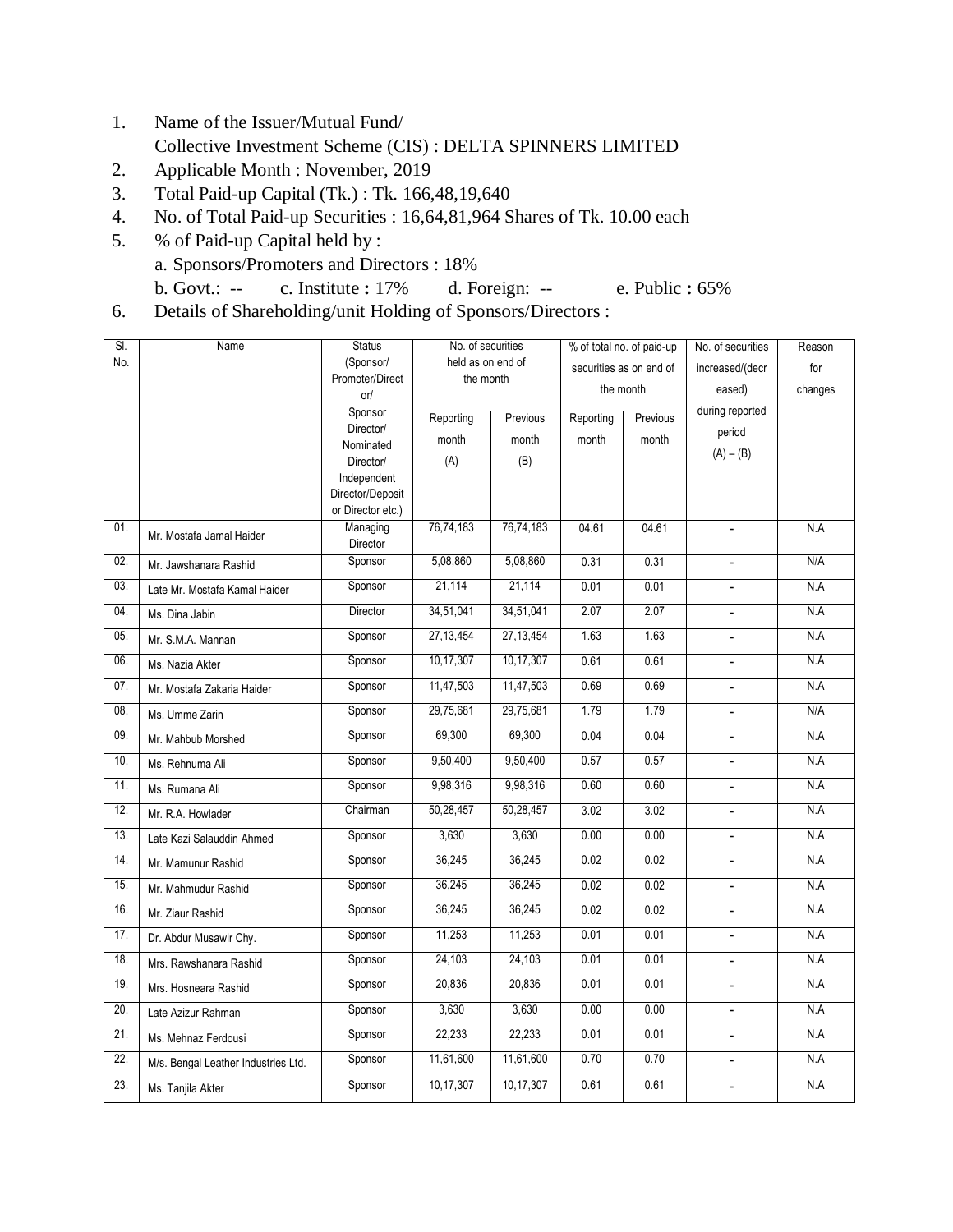| 24. | Late Ahmed Ali            | Sponsor | 36.300      | 36,300     | 0.02   | 0.02   | $\overline{\phantom{0}}$ | N.A |
|-----|---------------------------|---------|-------------|------------|--------|--------|--------------------------|-----|
| 25. | Mr. Magdum Morshed        | Sponsor | 36,300      | 36,300     | 0.02   | 0.02   | $\overline{\phantom{0}}$ | N.A |
| 26. | Mr. Mostafa Zubair Haider | Sponsor | 4,84,000    | 4,84,000   | 0.29   | 0.29   |                          | N.A |
| 27. | Ms. Zeenat Ferdous        | Sponsor | 4,59,800    | 4,59,800   | 0.28   | 0.28   |                          | N.A |
| 28. | Ms. Farida Mannan         | Sponsor | 1,33,250    | 1,33,250   | 0.08   | 0.08   |                          | N.A |
|     | Total                     |         | 3,00,78.593 | 3,00,78,59 | 18.061 | 18.061 |                          |     |

7. Details of shareholding/unit holding of foreigner, institution and shareholder who holds 5% or more securities outstanding other than sponsors/directors:

| SI.<br>No. | Name of foreigner,<br>institution and<br>shareholder who holds<br>5% or more | No. of securities held as on<br>end of the month |                          | month              | % of total no. of paid-up<br>securities as on end of the | No. of securities<br>increased/<br>(decreased) during<br>reported period | Reason<br>for<br>changes |
|------------|------------------------------------------------------------------------------|--------------------------------------------------|--------------------------|--------------------|----------------------------------------------------------|--------------------------------------------------------------------------|--------------------------|
|            | other than sponsors/<br>directors                                            | Reporting<br>month<br>(A)                        | Previous<br>month<br>(B) | Reporting<br>Month | Previous<br>Month                                        | $(A) - (B)$                                                              |                          |
|            | MTB UNIT FUND                                                                | 1,04,40,080                                      | 1,04,40,080              | 6.27%              | 6.27%                                                    |                                                                          | N/A                      |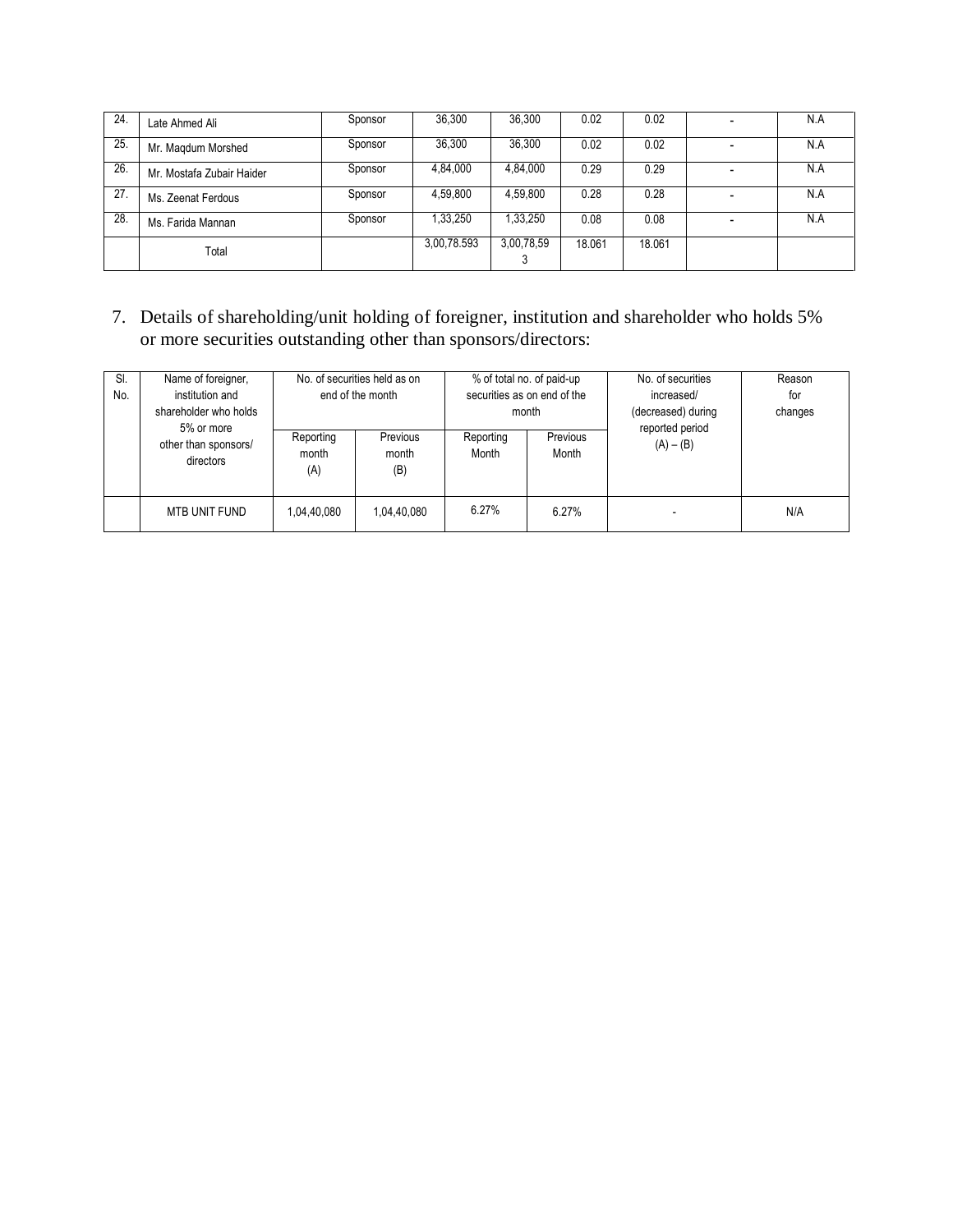- 1. Name of the Issuer/Mutual Fund/ Collective Investment Scheme (CIS) : DELTA SPINNERS LIMITED
- 2. Applicable Month : October, 2019
- 3. Total Paid-up Capital (Tk.) : Tk. 166,48,19,640
- 4. No. of Total Paid-up Securities : 16,64,81,964 Shares of Tk. 10.00 each
- 5. % of Paid-up Capital held by : a. Sponsors/Promoters and Directors : 18% b. Govt.: -- c. Institute **:** 17% d. Foreign: -- e. Public **:** 65%
- 6. Details of Shareholding/unit Holding of Sponsors/Directors :

| SI.               | Name                                   | Status (Sponsor/                        | No. of securities              |             |          | % of total no. of paid- | No. of securities        | Reason  |
|-------------------|----------------------------------------|-----------------------------------------|--------------------------------|-------------|----------|-------------------------|--------------------------|---------|
| No.               |                                        | Promoter/Director/<br>Sponsor Director/ | held as on end of<br>the month |             |          | up securities as on     | increased/(decr          | for     |
|                   |                                        | Nominated                               |                                |             |          | end of the month        | eased)                   | changes |
|                   |                                        | Director/                               | Reporting                      | Previous    | Reportin | Previous                | during reported          |         |
|                   |                                        | Independent<br>Director/Depositor       | month                          | month       | g        | month                   | period                   |         |
|                   |                                        | Director etc.)                          | (A)                            | (B)         | month    |                         | $(A) - (B)$              |         |
|                   |                                        |                                         |                                |             |          |                         |                          |         |
| 01.               | Mr. Mostafa Jamal Haider               | <b>Managing Director</b>                | 76,74,183                      | 76,74,183   | 04.61    | 04.61                   | $\overline{\phantom{a}}$ | N.A     |
| 02.               | Mr. Jawshanara Rashid                  | Sponsor                                 | 5,08,860                       | 5,08,860    | 0.31     | 0.31                    | $\overline{\phantom{a}}$ | N/A     |
| 03.               | Late Mr. Mostafa Kamal Haider          | Sponsor                                 | 21,114                         | 21,114      | 0.01     | 0.01                    | $\overline{\phantom{a}}$ | N.A     |
| 04.               | Ms. Dina Jabin                         | Director                                | 34,51,041                      | 34,51,041   | 2.07     | 2.07                    | $\blacksquare$           | N.A     |
| 05.               | Mr. S.M.A. Mannan                      | Sponsor                                 | 27, 13, 454                    | 27, 13, 454 | 1.63     | 1.63                    | $\overline{\phantom{a}}$ | N.A     |
| 06.               | Ms. Nazia Akter                        | Sponsor                                 | 10,17,307                      | 10,17,307   | 0.61     | 0.61                    | $\blacksquare$           | N.A     |
| 07.               | Mr. Mostafa Zakaria Haider             | Sponsor                                 | 11,47,503                      | 11,47,503   | 0.69     | 0.69                    | $\overline{\phantom{a}}$ | N.A     |
| 08.               | Ms. Umme Zarin                         | Sponsor                                 | 29,75,681                      | 29,75,681   | 1.79     | 1.79                    | $\overline{\phantom{a}}$ | N/A     |
| 09.               | Mr. Mahbub Morshed                     | Sponsor                                 | 69,300                         | 69,300      | 0.04     | 0.04                    | $\overline{\phantom{a}}$ | N.A     |
| 10.               | Ms. Rehnuma Ali                        | Sponsor                                 | 9,50,400                       | 9,50,400    | 0.57     | 0.57                    | $\overline{\phantom{a}}$ | N.A     |
| 11.               | Ms. Rumana Ali                         | Sponsor                                 | 9,98,316                       | 9,98,316    | 0.60     | 0.60                    | $\overline{\phantom{a}}$ | N.A     |
| 12.               | Mr. R.A. Howlader                      | Chairman                                | 50,28,457                      | 50,28,457   | 3.02     | 3.02                    | $\overline{\phantom{a}}$ | N.A     |
| 13.               | Late Kazi Salauddin Ahmed              | Sponsor                                 | 3,630                          | 3,630       | 0.00     | 0.00                    | $\overline{\phantom{a}}$ | N.A     |
| 14.               | Mr. Mamunur Rashid                     | Sponsor                                 | 36,245                         | 36,245      | 0.02     | 0.02                    | $\blacksquare$           | N.A     |
| 15.               | Mr. Mahmudur Rashid                    | Sponsor                                 | 36,245                         | 36,245      | 0.02     | 0.02                    | $\overline{\phantom{a}}$ | N.A     |
| 16.               | Mr. Ziaur Rashid                       | Sponsor                                 | 36,245                         | 36,245      | 0.02     | 0.02                    |                          | N.A     |
| 17.               | Dr. Abdur Musawir Chy.                 | Sponsor                                 | 11,253                         | 11,253      | 0.01     | 0.01                    | $\overline{\phantom{a}}$ | N.A     |
| 18.               | Mrs. Rawshanara Rashid                 | Sponsor                                 | 24,103                         | 24,103      | 0.01     | 0.01                    | $\overline{\phantom{a}}$ | N.A     |
| 19.               | Mrs. Hosneara Rashid                   | Sponsor                                 | 20,836                         | 20,836      | 0.01     | 0.01                    | $\overline{a}$           | N.A     |
| 20.               | Late Azizur Rahman                     | Sponsor                                 | 3,630                          | 3,630       | 0.00     | 0.00                    |                          | N.A     |
| 21.               | Ms. Mehnaz Ferdousi                    | Sponsor                                 | 22,233                         | 22,233      | 0.01     | 0.01                    | $\frac{1}{2}$            | N.A     |
| $\overline{22}$ . | M/s. Bengal Leather Industries<br>Ltd. | Sponsor                                 | 11,61,600                      | 11,61,600   | 0.70     | 0.70                    |                          | N.A     |
| 23.               | Ms. Tanjila Akter                      | Sponsor                                 | 10,17,307                      | 10,17,307   | 0.61     | 0.61                    | $\overline{\phantom{a}}$ | N.A     |